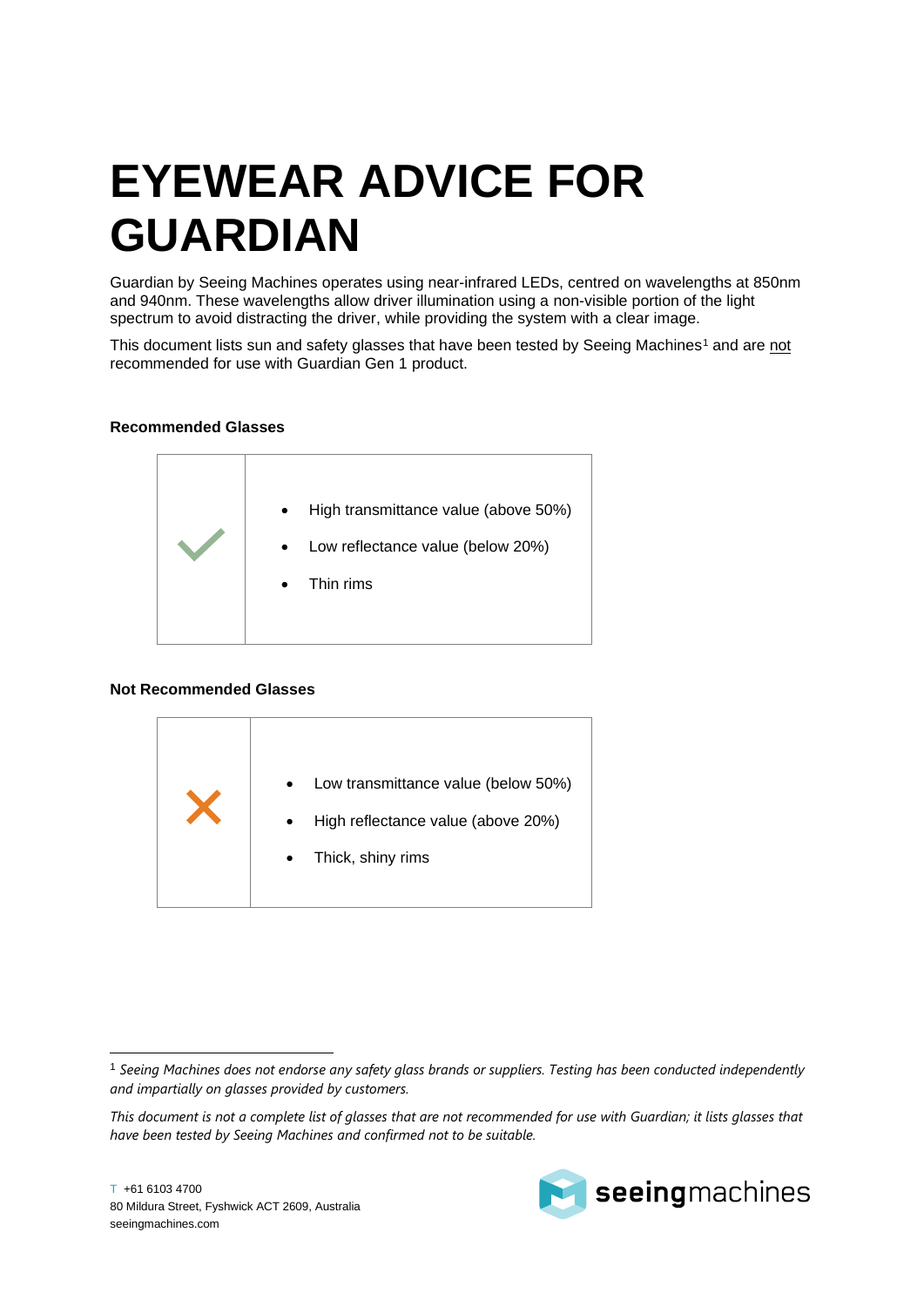| <b>BRAND</b>                                 | <b>MODEL</b>                                              | <b>PHOTO</b> | <b>TEST</b><br><b>RESULT</b>                        |
|----------------------------------------------|-----------------------------------------------------------|--------------|-----------------------------------------------------|
| <b>PROSAFE</b>                               | Peregrine                                                 |              |                                                     |
| <b>SIDEWINDER</b>                            | 1615501 Clear<br>Lens Safety<br>Glasses                   |              |                                                     |
| PRISM LIGHT                                  | 1614403 Silver<br>Lens Safety<br>Glasses                  |              |                                                     |
| <b>SAFETY</b><br><b>WHIM</b><br><b>CREEK</b> | S76T ADJ<br><b>BROWN Lens</b><br><b>Safety Glasses</b>    |              | (Lens passes test,<br>thick rim not<br>recommended) |
| <b>SIDEWINDER</b>                            | 1615502 Smoke<br>Lens Safety<br>Glasses                   |              |                                                     |
| <b>BOLLE</b>                                 | <b>HUSTLER</b><br>POLARIZED Lens<br><b>Safety Glasses</b> |              |                                                     |

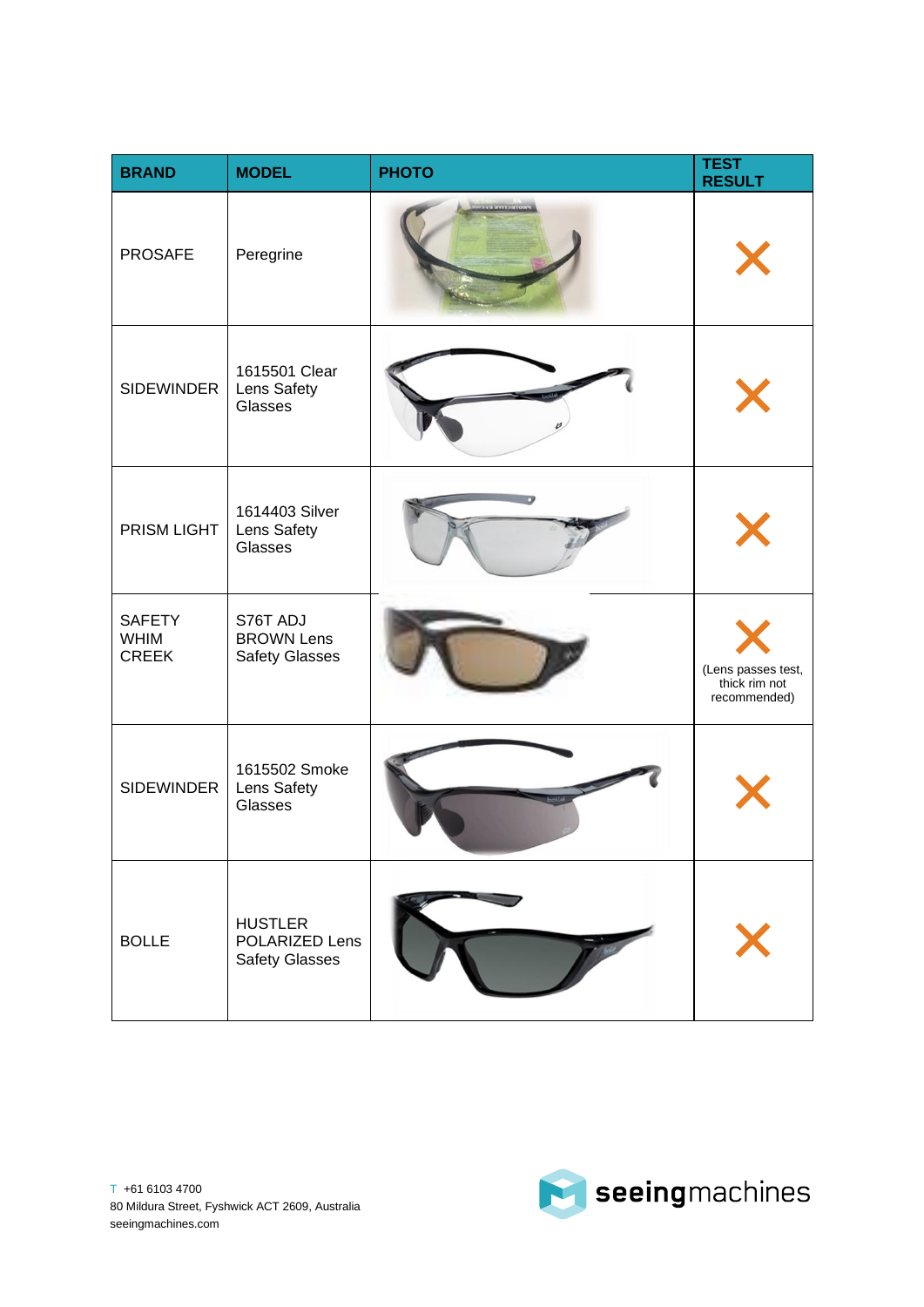| <b>BRAND</b> | <b>MODEL</b>                                         | <b>PHOTO</b> | <b>TEST</b><br><b>RESULT</b> |
|--------------|------------------------------------------------------|--------------|------------------------------|
| <b>YUKON</b> | WRAPAROUND<br>AS9800 Clear<br>Lens Safety<br>Glasses |              |                              |
| <b>UVEX</b>  | SONIC SIL LIR<br>BK FR SN881                         |              |                              |
| <b>UVEX</b>  | SONIC SIL LIR<br>BK FR SN085                         |              |                              |
| <b>UVEX</b>  | SONIC SIL LIR<br>BK FR SN185                         |              |                              |
| <b>BOLLE</b> | PRISM Smoke<br>1614402                               |              |                              |
| <b>BOLLE</b> | PRISM Bronze /<br>Smoke 1614402                      |              |                              |

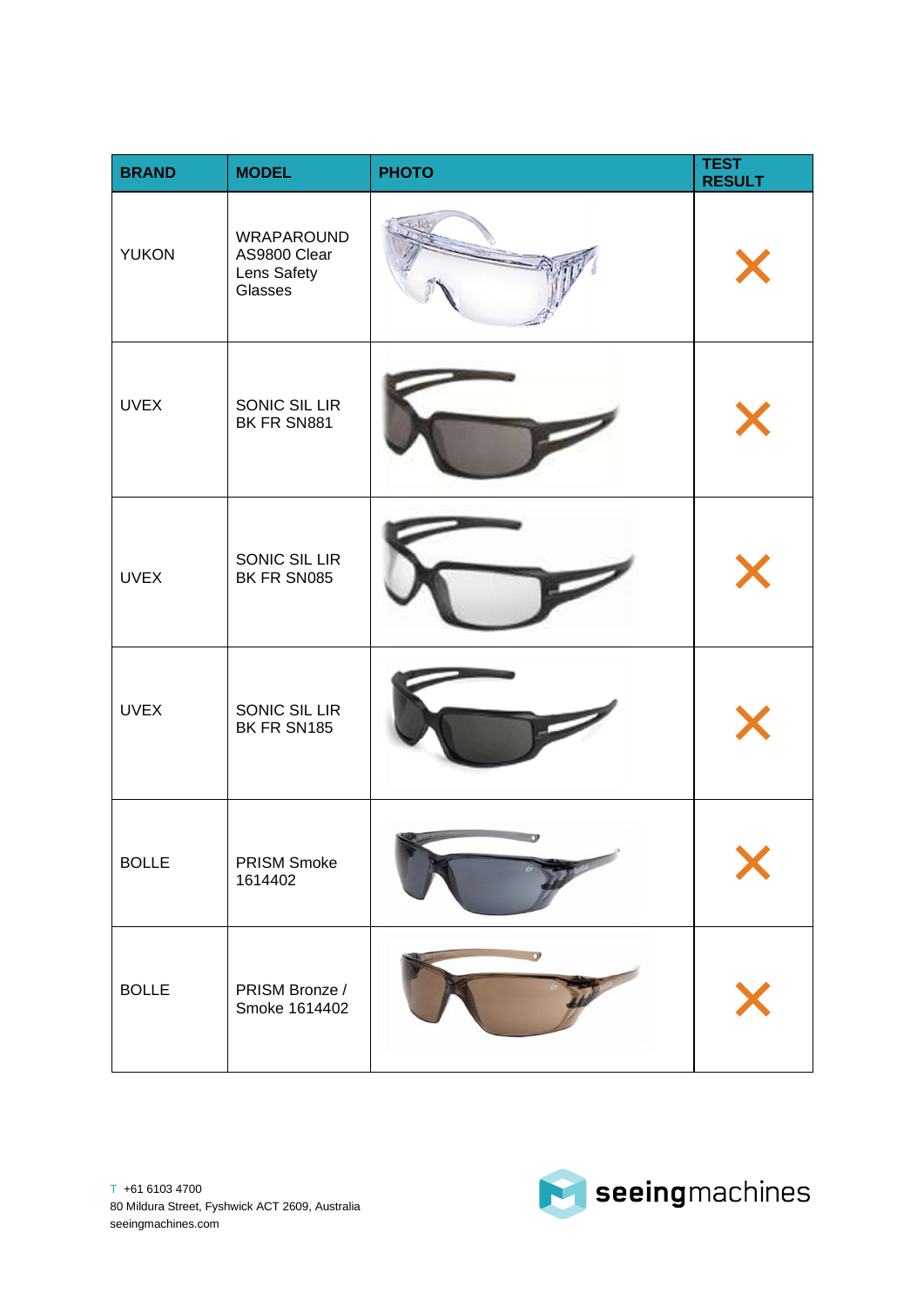| <b>BRAND</b>  | <b>MODEL</b>                                                                                                  | <b>PHOTO</b> | <b>TEST</b><br><b>RESULT</b> |
|---------------|---------------------------------------------------------------------------------------------------------------|--------------|------------------------------|
| Mack          | DUO ME524                                                                                                     | Chance       |                              |
| <b>UVEX</b>   | Honeywell<br>S3201D Espresso<br>tinted $lens -$<br>treated with Dura-<br>Streme <sup>™</sup> lens<br>coating. |              |                              |
| <b>NASCAR</b> | GT I/O Mirror<br>Lens Safety<br>Glasses                                                                       |              |                              |
| <b>ACES</b>   | 2668-35AF Brown<br>Spectacles, Anti-<br>Fog                                                                   |              |                              |
| <b>ACES</b>   | 2668-15AF Cool<br>Spectacles<br>(Indoor/Outdoor),<br>Anti-Fog                                                 |              |                              |
| <b>BOLLE</b>  | <b>Blade Smoke</b><br>HC/AF                                                                                   |              |                              |
| <b>BOLLE</b>  | Prism Smoke<br>AS/AF                                                                                          |              |                              |



Seeingmachines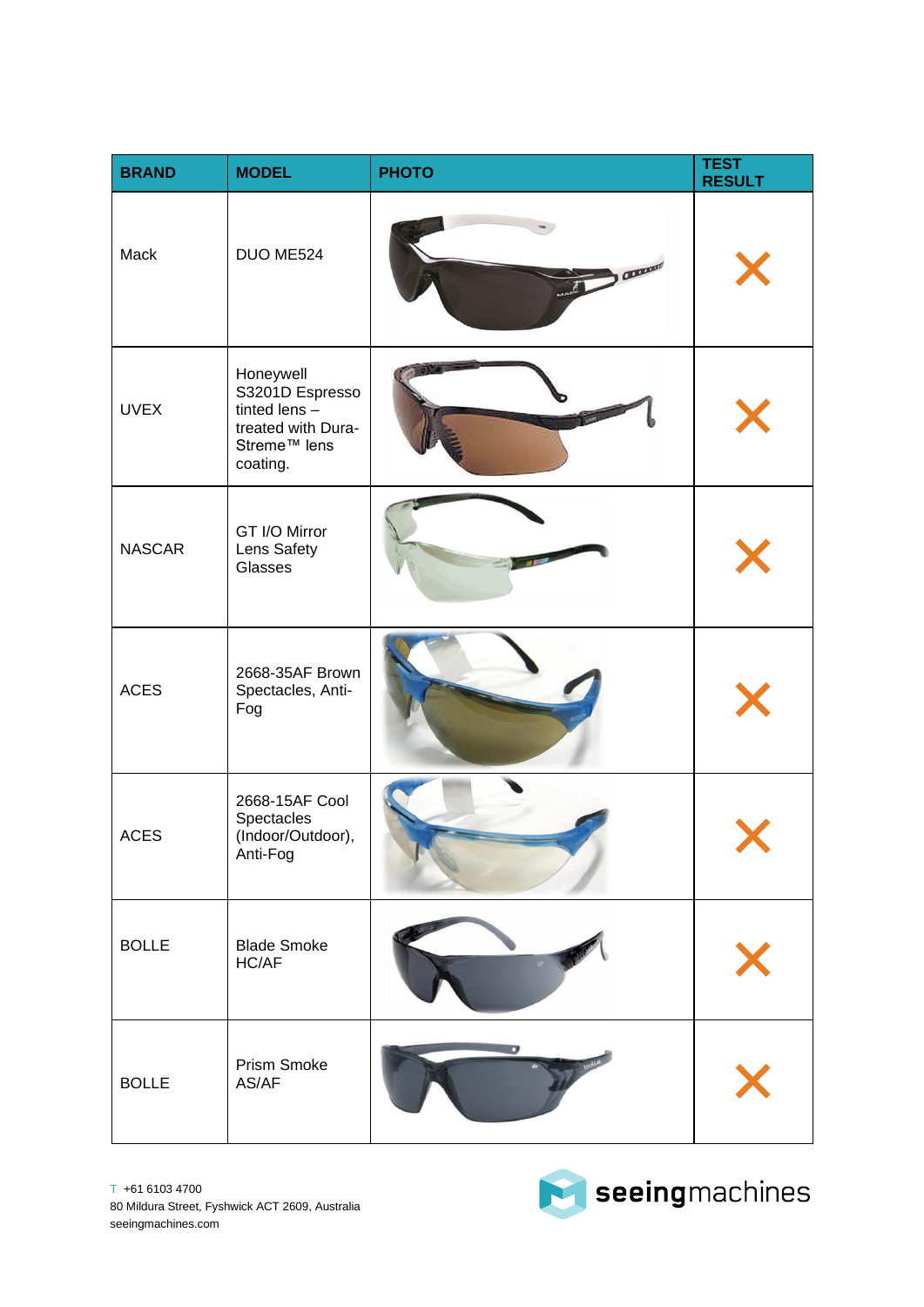| <b>BRAND</b>      | <b>MODEL</b>                              | <b>PHOTO</b> | <b>TEST</b><br><b>RESULT</b> |
|-------------------|-------------------------------------------|--------------|------------------------------|
| <b>BOLLE</b>      | <b>Blade Light</b><br>Smoke S/Flash<br>HC |              |                              |
| <b>MSA</b>        | Discovery Smoke                           |              |                              |
| <b>MSA</b>        | Discovery Lite<br>Gold                    |              |                              |
| <b>MSA</b>        | Arctic Gold Light<br>Gold mirror          |              |                              |
| <b>UVEX</b>       | Pheos<br>Grey lens                        |              |                              |
| <b>BOLLE</b>      | Prowler<br>Smoke lens                     |              |                              |
| <b>BLUE RAPTA</b> | Slide<br>Smoke lens                       |              |                              |

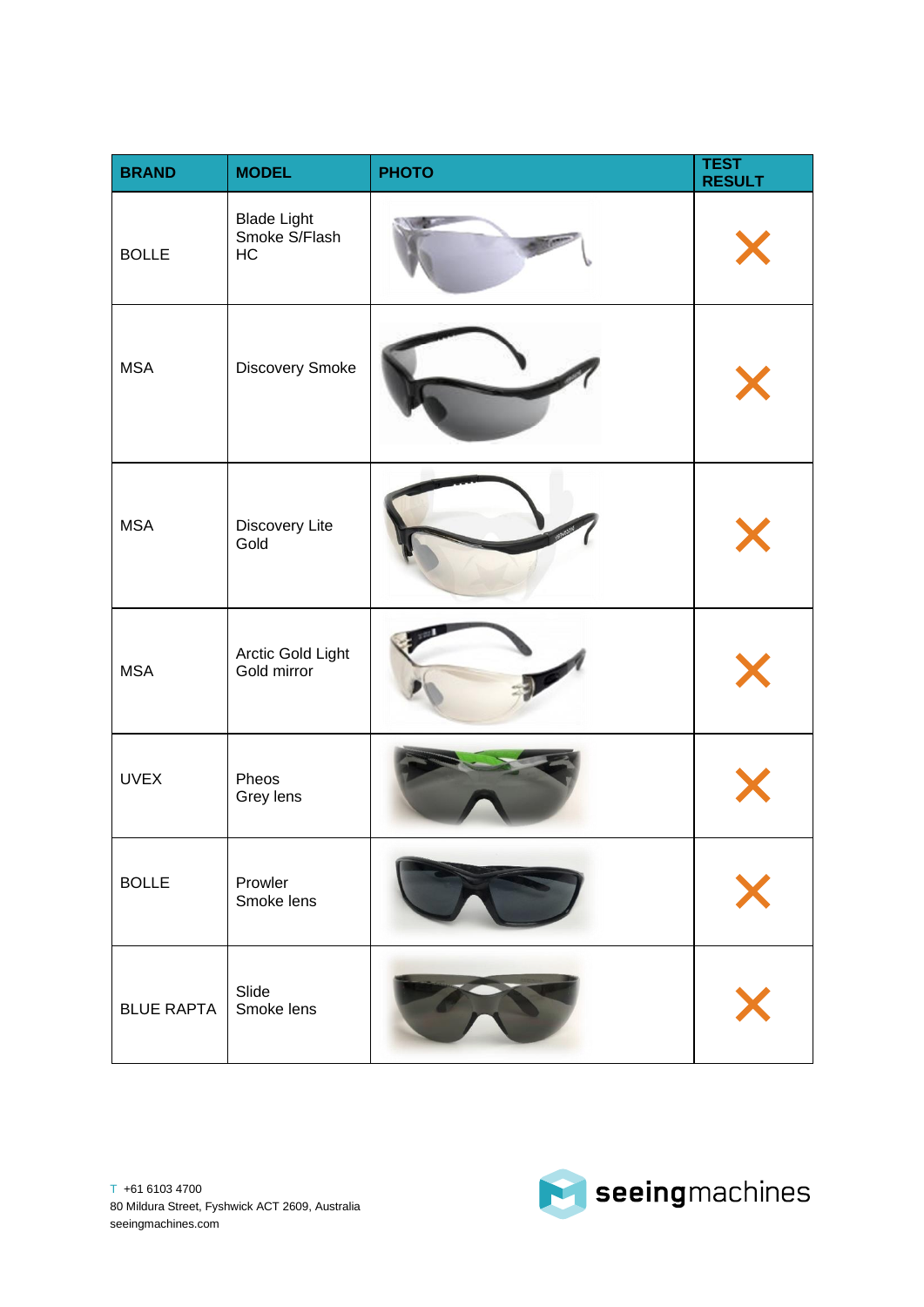| <b>BRAND</b>      | <b>MODEL</b>                            | <b>PHOTO</b> | <b>TEST</b><br><b>RESULT</b> |
|-------------------|-----------------------------------------|--------------|------------------------------|
| <b>BOLLE</b>      | Sidewind<br>Smoke lens                  |              |                              |
| <b>BLUE RAPTA</b> | Switch<br>Smoke lens                    |              |                              |
| <b>BOLLE</b>      | <b>Prowler Safety</b><br>Glasses Smoke  |              |                              |
| <b>BOLLE</b>      | <b>Bandido Safety</b><br>Glasses Smoke  |              |                              |
| <b>BOLLE</b>      | <b>Blade Safety<br/>Glasses Smoke</b>   |              |                              |
| <b>BOLLE</b>      | Rush Plus Safety<br>Glasses Smoke       |              |                              |
| <b>BOLLE</b>      | <b>Sidewind Safety</b><br>Glasses Smoke |              |                              |